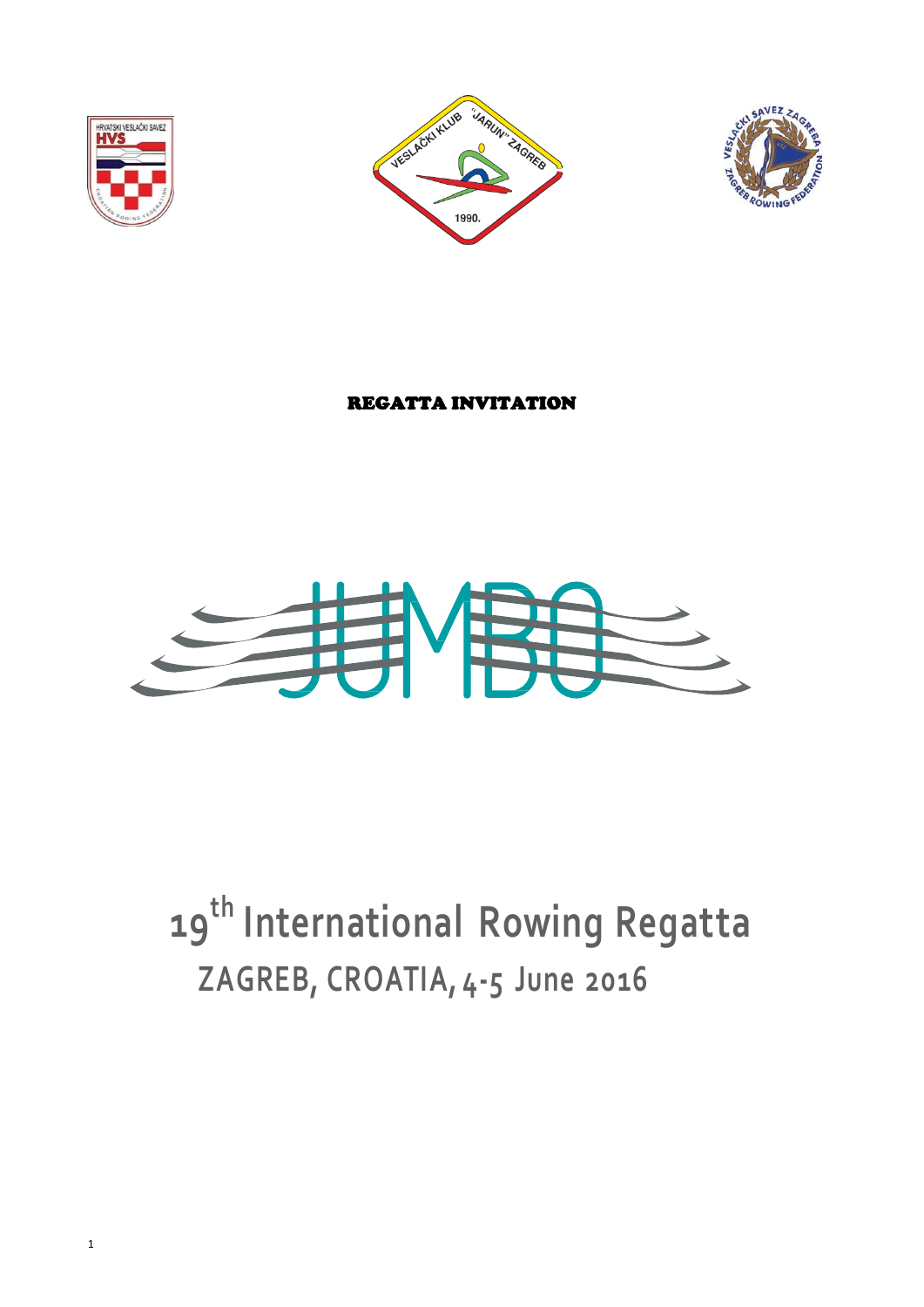**1** The Zagreb Rowing Association, Croatian Rowing Federation and Jarun Rowing Club will organize the 2016 Jumbo International Rowing Regatta.

**2** The Regatta will take place at the Lake Jarun Regatta Course in Zagreb, Croatia, on 4 and 5 June 2016.

**3** The Regatta will be conducted according to the FISA Rules of Racing and the current Rowing Regatta Rules and Regulations of the Croatian Rowing Federation.

**4** Entries (event, category and crew names) are to be submitted to the following address no later than 12:00 noon, on Monday, 30 May 2016:

### e-mail: [jumbo.regatta@gmail.com](mailto:jumbo.regatta@gmail.com)

**5** Clubs are kindly asked to indicate masters' years of birth. Otherwise, they won't be ranked in the results due to handicap calculation. When entering multiple crews in an event, please sort them by ranking. **Clubs are kindly asked to meet the entry deadline.**

**6** Entry fees paid by seat:

- U13, U15 no entry fee
- U17, U19 no entry fee
- U23, M, W no entry fee
- Masters HRK 50.00

Payments are to be made to:

#### **VK Jarun, Nasicka 20, 10000 Zagreb, Croatia, Bank name: Privredna banka Zagreb, IBAN: HR09 2340 0091 1100 4701 8, SWIFT (BIC): PBZGHR2X or cash at club representative meeting**

## **7** Boat numbers will be distributed against a deposit of HRK 50.00 per number.

**8** Men, women, U23, U19 and U17 will compete over 2000m, U15 and masters over 1000m and U13 over 500m.

**9** Rowers will be allowed to participate in the regatta only upon producing their rower ID or passport.

**10** All crews must wear matching club uniforms, identical in style, colour and detail.

**11** U13 and U15 rowers must use Macon oars.

**12** If fewer than three entries are received for an event, the race will not be held.

If more than seven crews are entered in an event, heats will be held on that morning according to the race schedule. There will be no heats in any masters (handicap), U13 and U15W/U15M GIG events. These races will be started by groups.

**13** Top three finishers in A final shall receive medals. Medals will also be awarded to top three finishers in masters events, after calculating handicap.

**14** C finals will take place before all other finals, and B finals (only for the events, in which more than nine crews are entered) will be held before A finals.

**15** The Organizer reserves the right to adjust the race schedule according to the number of entries.

**16** The umpires will be provided and managed by the Croatian Rowing Umpire Association, with some international guest umpires.

**17** Rescue and emergency medical service will be available during the regatta.

### 18 Club representatives meeting will be held in the large hall on the first floor of the Boat House on Friday, **3 June 2016, at 18:00.**

**19** Start lists will be distributed to club representatives one hour after the end of the club representatives meeting.

**20** All participants will participate on their own risk. The Organizers, their associates and authorized persons shall not be liable for any loss, damage, injury or accident, which might occur for any reason. Each participant is personally responsible for his or her health and must be physically ready for the strains of rowing races.

**21** Participants coming from places other than Zagreb can buy lunch at the regatta course on Saturday and Sunday. Price: € 2.- per meal

**22** Rowers may camp free of charge behind the boat house at Jarun.

21 The regatta invitation, entries, start lists, results and other necessary information will be posted on the Jarun Rowing Club website at

#### **[www.vk-jarun.hr](http://www.vk-jarun.hr/)**

For all other information, please contact: e-mail: **[jumbo.regatta@gmail.com](mailto:jumbo.regatta@gmail.com)**  contact person:

**• Tomislav Fligler, +385 95 8751 828**